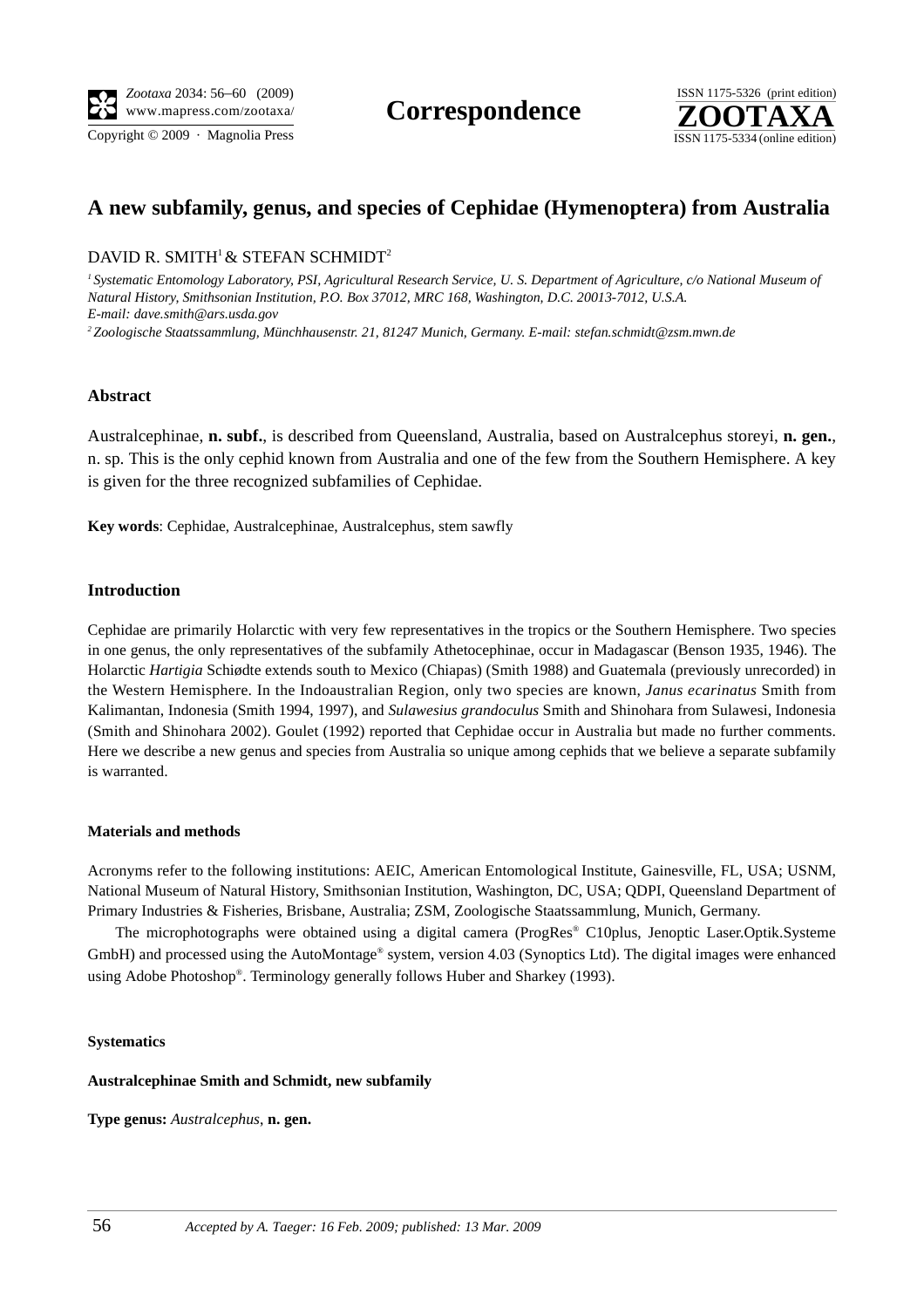**Description.** Head from above about 2X broader than long (Fig. 6). Antenna filiform; flagellum of equal width throughout (Fig. 5). Maxillary palpus 6-segmented, longer than labial palpus; penultimate segment about 0.75 length of apical segment, the latter arising from apex of penultimate segment (cf. fig. 6 in Benson 1946). Labial palpus 4 segmented with sensory pit on apical segment. Left and right mandibles similar, each with long outer and inner tooth, and a smaller middle tooth between the two major teeth (Figs 4, 9). Genal carina absent. Eyes slightly diverging in frontal view, shorter than lower interocular distance (Fig. 4). Head from above narrowing behind eyes (Fig. 6). Distance between antennal toruli about 1.5X distance between antenna and tentorial pit (Fig. 4). Pronotum about 2X broader than long. Forewing (Fig. 1) with cell 2R1 very small; veins 1r and 2r meet stigma near center; stigma broad, oval, somewhat triangular, about 2X longer than broad; vein 3r-m absent, thus with 3 cubital cells; central portion of vein 2A+3A faint. Hind wing (Fig. 2) with 4–5 hamuli; cells Rs and M absent (Rs present in one specimen); veins 1r-m, M, and cu-a interstitial, almost in a straight line; vein 2A of anal cell faint, anal cell open at apex. Tarsal claws simple. Each half of basal plates about as long as broad.

**Discussion.** Benson's (1946) classification of Cephidae is the most recent and only existing framework in which to place species. Placement in Benson's classification is difficult because of several unique characters not shared with other subfamilies. Significant characters separating the Australcephinae from other Cephidae are the following: Filiform antenna, with all flagellar segments of equal width; forewing with small, rectangular, cell 2R1 with veins 1r and 2r meeting stigma near its center and as wide on the stigma as on posterior margin, oval stigma about 2X longer than broad, absence of vein 3r-m, central portion of vein 2A+3A faint; hind wing lacking closed cells Rs and M, veins 1r-m, M, and cu-a interstitial and in almost a straight line; open anal cell, presence of 4–5 hamuli; and simple tarsal claws.

Other cephid genera have clubbed antennae or the flagellar segments usually widening toward the apex of the flagellum; forewing with much larger cell 2R1 with vein 1r meeting the basal part of the stigma, long narrow stigma 3X or more longer than broad, crossvein 3r-m present thus with 4 cubital cells, closed cells Rs and M, vein 2A+3A distinct; hind wing with crossveins 1r-m, M, and cu-a meeting cells at different points some distance from each other; presence of either both or one of the cells Rs and M, presence of a closed anal cell; 6–15 hamuli in the hind wing; and tarsal claws with a short or long inner tooth.

Two exceptions are the tarsal claws and shape of the stigma and cell 2R1 of the forewing. A simple tarsal claw is shared only by *Calameuta aureus* (Benson, 1935). It was the type species and only species of *Haplocephus* which Benson (1946) later synonymized with *Calameuta* Konow. *Calameuta aureus* is still known only from the holotype male from Algeria, and it is possible this lack of an inner tooth is an anomaly. The more oval stigma and small cell 2R1 of the forewing with veins 1r and 2r meeting the center of the stigma is shared only by *Stigmatijanus* Wei and Nie (2007), a genus otherwise characteristic of *Janus* Stephens, except that the left mandible of the two known species of *Stigmatijanus* have a short middle tooth, which is different from *Janus*. In *Stigmatijanus*, cell 2R1 is much longer, and the distance between veins 1r and 2r on the stigma is much shorter than the posterior width of the cell (Wei and Nie 2007: figs 11, 16).

We did not attempt to conduct a thorough analysis of phylogenetic relationships within the Cephidae. This would require the examination of internal characters and we prefer to wait until adequate specimens are available for study. Based on the external morphology, the following characters can tentatively be regarded as apomorphic for the Australcephinae: tarsal claws simple; forewing with small 2R1 and parallel veins 1r and 2r, vein 3r-m absent; hind wing with cells Rs and M absent, 4–5 hamuli, veins 1r-m, M, and cu-a interstitial, anal cell open at apex.

Benson's (1946) key to subfamilies of Cephidae is modified as follows to include the Australcephinae:

- 1. Tarsal claws simple; antenna filiform, of equal width throughout (Fig. 5); cell 2R1 of forewing small, as broad on stigma as on posterior side, veins 1r and 2r meeting stigma near center, stigma oval, about 2X longer than broad, vein 3r-m absent (Fig. 1); hind wing with 4–5 hamuli, veins 1r-m, M, and cu-a interstitial, almost in a straight line, cells Rs and M absent, anal cell open at apex (Fig. 2)......................................................................... Australcephinae
- Tarsal claws with inner tooth (except *Calameuta aurea* (Benson)); antenna usually clubbed or slightly expanded toward apex; cell 2R1 of forewing large, vein 1r meeting stigma at its base, stigma long and narrow, 3X or more longer than broad (in *Stigmatijanus* Wei and Nie, stigma oval and cell 2R1 small and veins 1r and 2r meeting near center of stigma, but cell2R1 much narrower on stigma than on posterior side), vein 3r-m present; hind wing with 6–15 hamuli, veins 1r-m, M, and cu-a meeting adjacent cells some distance from each other, cells Rs and M both present or only Rs absent, anal cell complete............................................................................................................................ 2
- 2. Labial palpus 4-segmented and shorter than the 6-segmented maxillary palpus; maxillary palpus with penultimate segment distinctly smaller than apical segment; forewing with intercostal area less transparent than rest of wing membrane; hind wing with 6–9 hamuli or with about 12–13 hamuli in some species of *Megajanus* Wei from China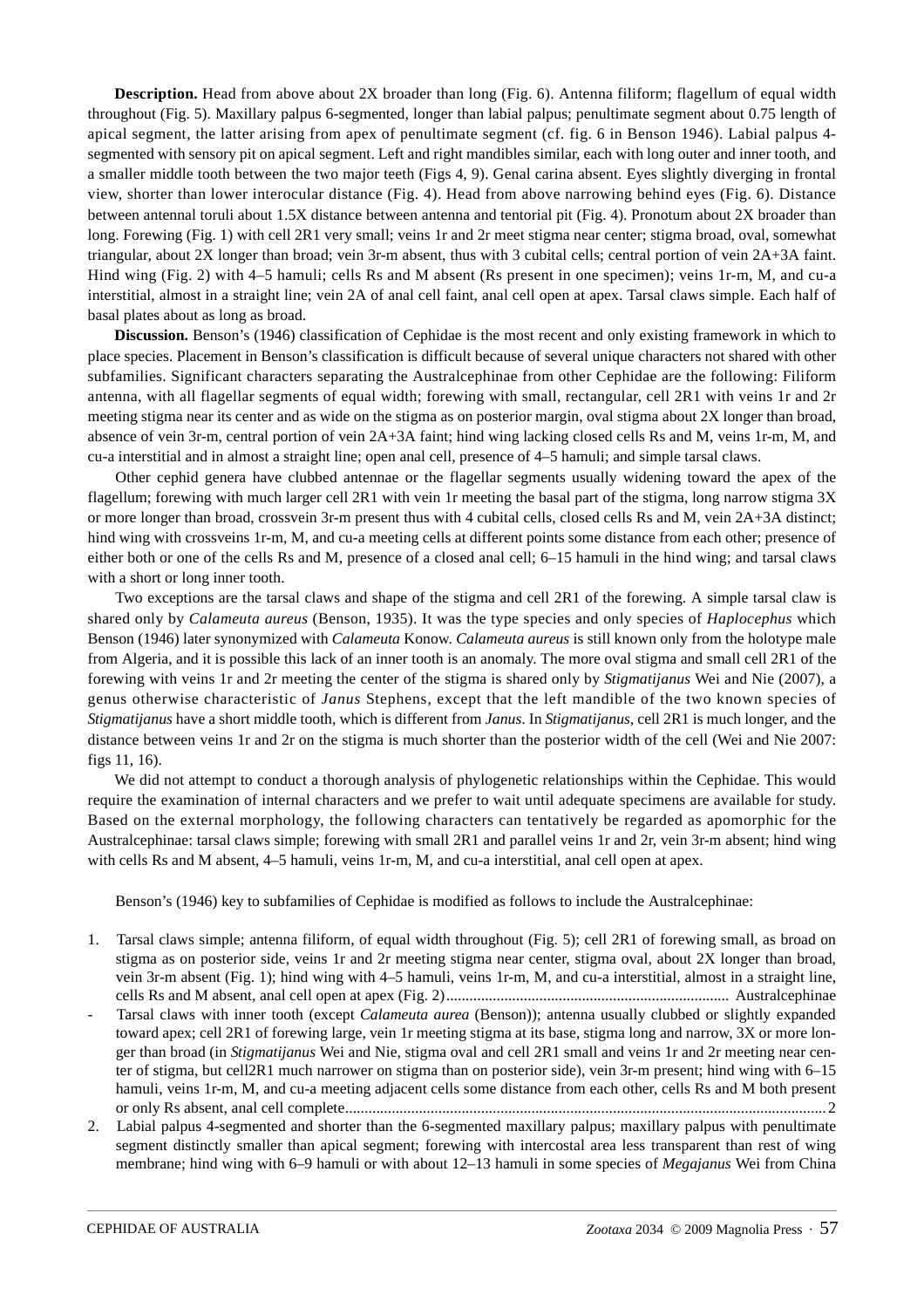(M. Wei, pers. comm.); sawsheath straight or curved down........................................................................... Cephinae

- Labial palpus 3-segmented, longer and stouter than the 4-segmented maxillary palpus; maxillary palpus with penultimate segment distinctly longer than apical segment; intercostal area of forewing with same transparency as rest of wing membrane; hind wing with 11–15 hamuli; sawsheath strongly curved up ..................................Athetocephinae

#### *Australcephus* **Smith and Schmidt, new genus**

**Type species:** *Australcephus storeyi,* **n. sp.**

**Description.** Characters as for subfamily.

**Etymology.** Derived from the Latin *austral*, meaning southern, plus *cephus*. The gender is masculine.

#### *Australcephus storeyi* **Smith and Schmidt, new species**

(Figs 1–12)

**Description.** Female. Length, 5.0–5.5 mm. Black; mandible dark yellow; palpi yellow; scape, pedicel and flagellomeres 1–4(-5) yellowish, gradually darkening toward apex; legs orange yellow, only base of coxae black; wings hyaline, costa and stigma of forewing dark brown, other veins light brown. Head shining with fine punctures on frons through interantennal area; thorax and abdomen shining, without punctures or sculpture.

Antennal length 3.5X head width, scape slightly longer than broad, pedicel slightly longer than broad, 22–25 flagellomeres equal in width throughout; flagellomeres 1 and 2 subequal in length, from 3 to apex gradually decreasing in length (Fig. 5). Postocellar area nearly 2X broader than long. Malar space subequal to diameter of front ocellus. Distances between antennae, between antenna and eye, and between antenna and tentorium as 1.0:0.6:0.6 (Fig. 4). Tibiae without preapical spines; hind basitarsus equal in length to rest of tarsomeres combined. Cerci extending less than half way to apex of sheath; sheath rounded at apex (Fig. 3), from above slender and of uniform width. Valvifers 2 and 3 almost in a straight line, subequal in length. Lancet long, slender, serrulae rounded and distinct only on apical third (Figs 7, 8).

Male. Length, 5.0 mm. Similar in structure to female. Hypopygium rounded at apex. Male genitalia (Figs 10, 11) with sagittae nearly as long as harpes, sagittae with low protuberances at apex, harpes apically with several setae. Gonostipes dorsomedially extended and with deep incision between lateral and medial portion. Penis valve (Fig. 12) with valviceps oval, turned ventrally at apex, with a patch of about 8 pegs near basal ventral margin.

**Types.** Holotype: Female, "Australia: QLD, 26 km up Tinaroo Creek Road from Mareeba, 9.VI–19.VII. 1983, 17.097 S, 145.580 E, 1090 m, Storey/Brown, Malaise trap" (deposited in the Queensland Museum, Brisbane (QMB), at the request of QDPI). Paratypes: Same data as holotype (6  $\mathcal{Q}, 1 \mathcal{Z}, 4 \mathcal{Q}, 1 \mathcal{Z}$  in QMB; 1  $\mathcal{Q}$  each in the ZSM and USNM); Atherton, Qld., II.13.75, Australia, H. & A. Howden (1  $\mathcal{J}$ , AEIC); same data except II-17-75 (2  $\mathcal{J}$ , AEIC).

**Etymology.** The species is named after the late Ross Storey in honor of his contributions to Australian entomology. In addition, he was one of the collectors of the species.

**Host.** Unknown. Other species of Cephidae are known to be grass-stem borers or twig borers in various shrubs and trees.

**Remarks.** One specimen has cell Rs closed in the hind wing; all others lack this cell. The male genitalia are typical of Cephidae in that they are orthandrous, the gonostipes and harpes are fused with no articulation between the two and the volsellae and sagittae are knoblike and provided with minute peglike elevations. This species has two characters that are unlike any other Cephidae we have examined. The sagittae are long, nearly as long as the harpes, and the gonostipes are extended dorsomedially with a deep incision between lateral and medial portions. In other genera we examined (*Janus, Hartigia, Cephus, Calameuta*, and *Syrista*) the sagittae are shorter than the harpes, and the gonostipes are narrow, the apical and basal margins nearly parallel, and the lateral and medial portions are not separated by an incision. These might be considered good subfamily characters, but more information is needed about the male genitalia of other genera.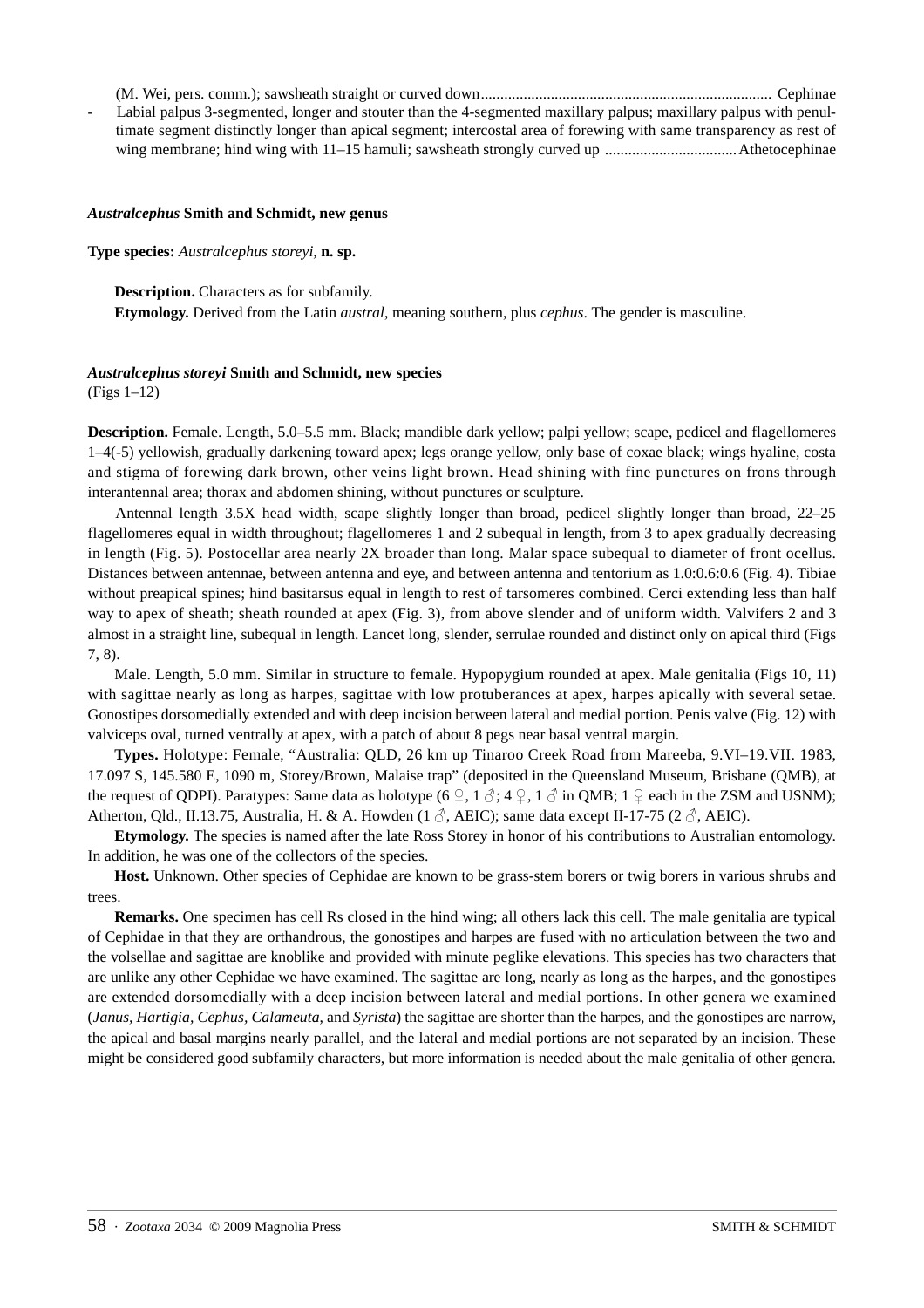

**FIGURES 1–12.** *Australcephus storeyi*. 1, Forewing; 2, hind wing; 3, lateral view of apex of abdomen and sawsheath; 4, front view of head; 5, antenna; 6, dorsal view of head and thorax; 7, apex of female lancet; 8, entire female lancet; 9, lateral view of head and anterior thorax; 10, dorsal view of male genitalia; 11, ventral view of male genitalia; 12, lateral view of penis valve.

## **Acknowledgments**

We thank David Wahl, AEIC, Gainesville, Florida, and Shaun Winterton, QDPI, Brisbane, Australia, for their support and permission to access their collections. Henri Goulet (Canadian National Collection of Insects, Ottawa, Canada) and Mei-Cai Wei (Central South University of Forestry and Technology, Changsha, China) made valuable comments to the manuscript.